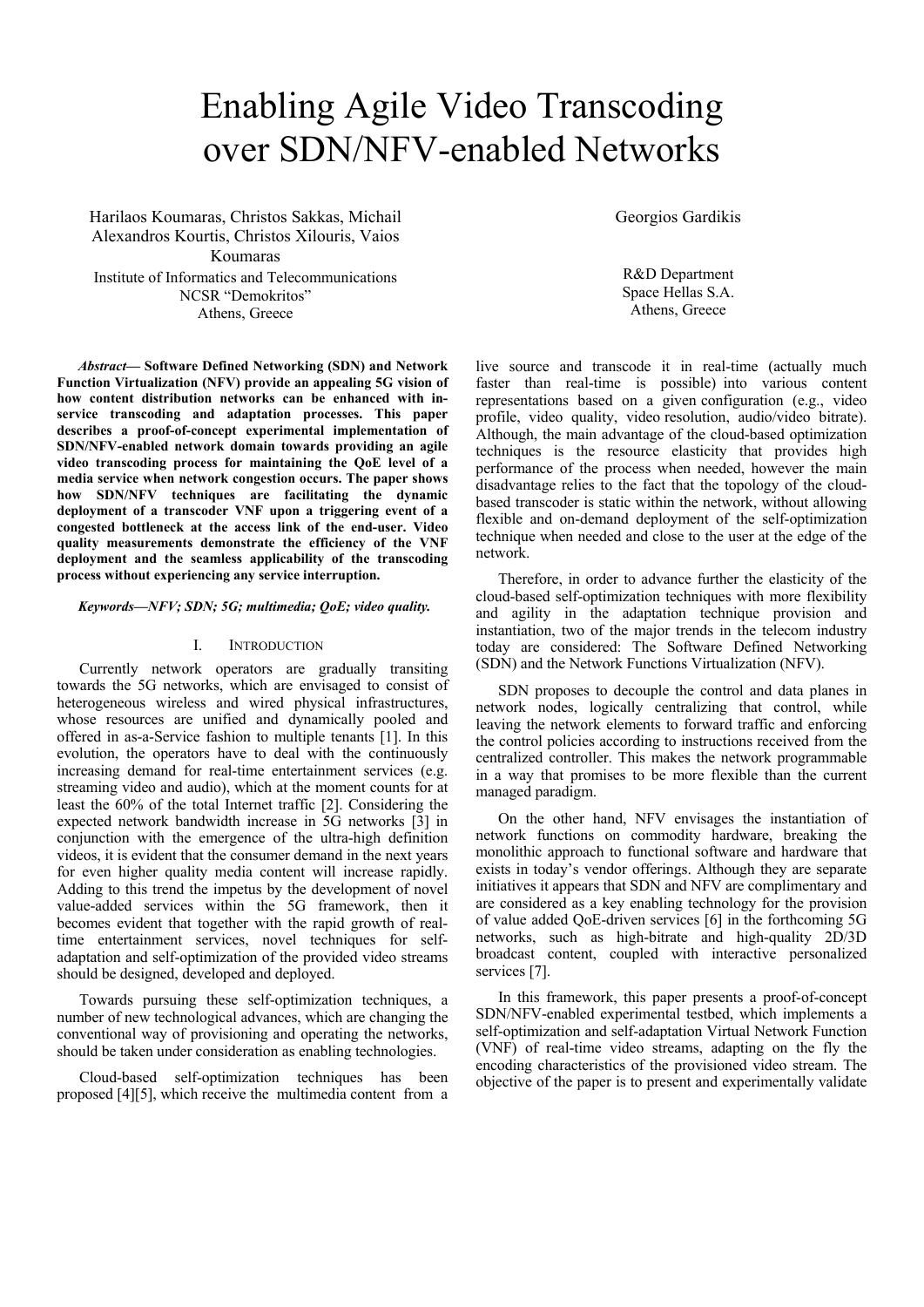how the SDN and NFV can enable the provision of novel inservice adaptation and transcoding techniques.

The rest of the paper is organized as follows: Section II describes the SDN and NFV as enabling technologies for video adaptation actions. Section III describes implementation aspects and challenges of the architecture in terms NFV managements and orchestration. Section IV describes the proof-of-concept experimental testbed and the experimental results of the proposed SDN/NFV-based agile transcoding process. Finally Section V concludes the paper.

# II. SDN AND NFV AS ENABLING TECHNOLOGIES

In this paper, we examine how SDN and NFV can be used in a complimentary way as enabling technologies for real-time in-service video transcoding process. This section provides a brief overview of the SDN/NFV technologies.

The huge growth of virtualisation and cloud computing in the market prompts the IT industry to revise their opinions about current traditional network architectures. The majority of traditional networks are built with Ethernet switches, which are arranged in a tree structure. This design was adequate in the time that client-server computing was at the forefront. But currently things have changed and the concept of virtualisation has entered at various layers of the computing industry, spanning from the application/service layer down to networking and function virtualisation. NFV appears as an emerging aspect in the networking domain, which has the potential to radically redefine the substance of what is referred to as "network infrastructure". NFV refers to the virtualization of network functions, which are called Virtual Network Functions (VNFs), carried out today by specialized hardware devices and their migration and deployment as software-based appliances (i.e. VNFs) on top of commodity IT infrastructures, such as cloud computing infrastructures. NFV offers certain obvious advantages, such as rapid deployment of the network functions, easy relocation and resource upgrading by reducing the reliance on proprietary devices and improving service flexibility by using a more agile software-based framework for building service features.

This virtualised heterogeneity creates new needs for management and administration, capable of handling the new virtualised functions and optimizing the respective resource availability. This new technology is called Software Defined Networking (SDN), which enables dynamic and flexible traffic steering and forwarding, leads to higher application performance and business efficiency. Although these operations can be achieved via traditional networking technologies, their implementation via SDN offers much more flexibility and agility. Among the advances of applying flexible traffic steering and switching, supported by an SDN architecture with a programmatic northbound API are the centralized and granular control over the federated networking infrastructure, enabling customers to experience dynamic changes to the access network through which the requested service is delivered, either immediately depending on specific triggering conditions or scheduled in the future.

In the proposed architecture NFV implements network functions that are typically deployed in specialized hardware servers as software instances running on commodity servers through software virtualization techniques. These virtualized functions are called VNFs, and can be located in the most appropriate places (e.g., data centers), referred to as NFV Infrastructure Point of Presence (NFVI-PoPs). NFV is applicable to any data plane packet processing and control plane function in fixed and mobile network infrastructures.



Fig. 1. Concept of Service Function Chaining utilizing SDN techniques

NFV is complementary to SDN: while network functions can be virtualized without the need of an underlying SDN infrastructure, both are mutually beneficial towards Service Function Chaining (SFC), which is a technique for selecting and steering data traffic flows with SDN rules through various VNFs as Fig.1 depicts.

### III. IMPLEMENTATION ASPECTS AND CHALLENGES

In order to derive a better insight of the hierarchical logic of the proposed SDN/NFV-enabled network, the architectural figure can be transposed from a domain-centric to a layered view.



Fig. 2. SDN/NFV-enabled network domain layered approach

Fig. 2 shows that the SDN/NFV-enabled network domain is split into three logical layers: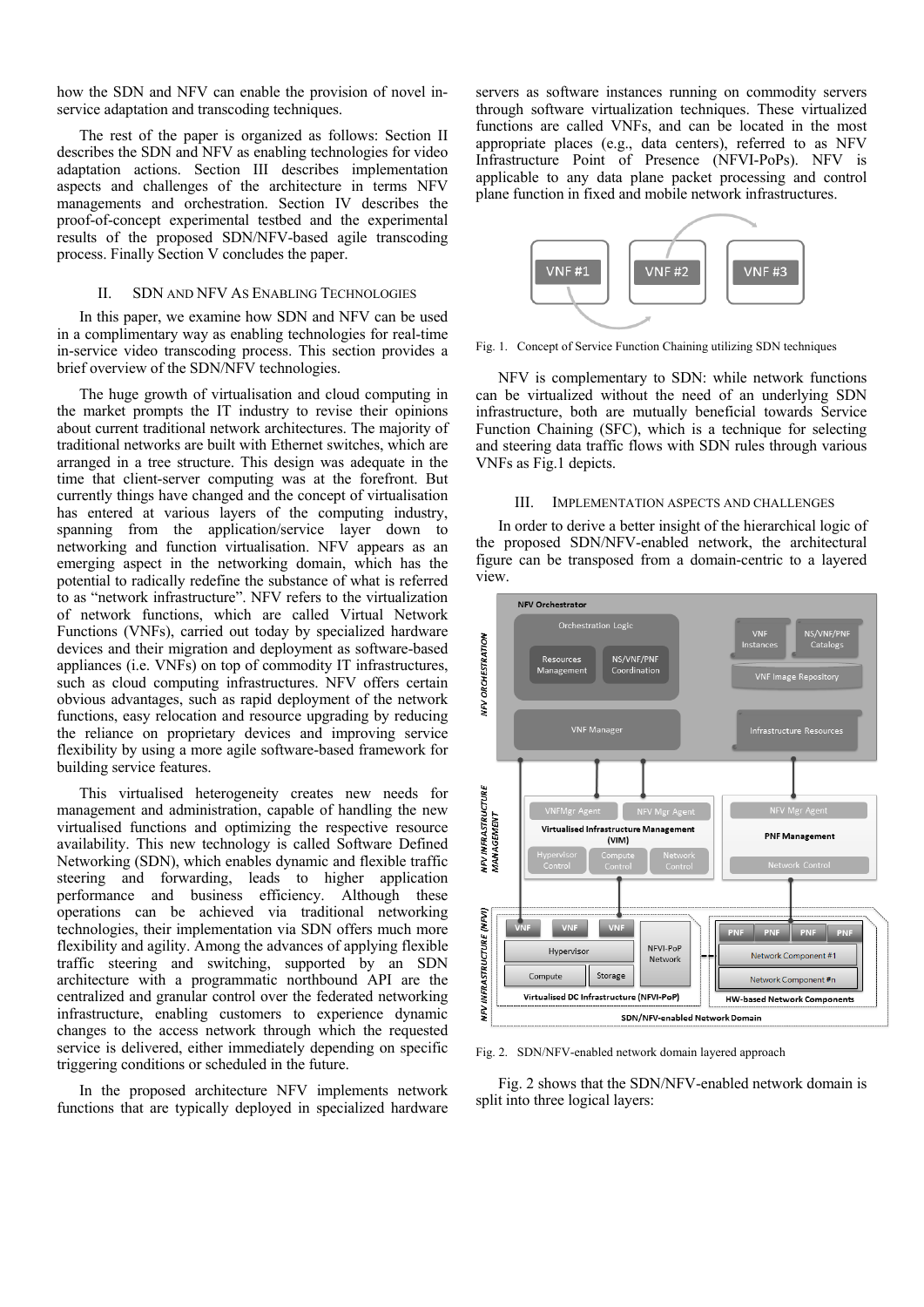- The Infrastructure (lower) layer includes the virtualization-capable equipment on which the network service is deployed. This layer includes:
	- The SDN and non-SDN network elements of the terrestrial Wide Area Network (transport and edge)
	- The distributed NFVI-PoPs (data centres with compute clusters with the supporting SDN network).
	- o The Physical Network Functions (PNFs), which are hardware-based network elements performing a specific networking function (e.g. HW-based router etc).
- The Infrastructure Management (middle) layer includes distributed management entities for the various parts of the infrastructure. The SDN/NFV enabled segments (NFVI-PoPs) are managed by a Virtualised Infrastructure Management (VIM) entity. In addition to the VIM, a legacy management entity (i.e. PNF Management) needs to be foreseen for the management of the non-SDN/NFV components; while it is beneficiary to employ SDN at several parts of the WAN network, support of legacy non-SDN elements is deemed necessary to ensure interoperability.
- The Orchestration (top) layer is responsible for the coordination of the entire administrative domain, the infrastructure as well as the services which run on it. It orchestrates virtualised resources to compose end-toend services and optimizes them dynamically. This role is undertaken by an Orchestrator entity, which normally closely interacts with (or ideally is integrated in) the operator's overall Network Management System (NMS).

However, although SDN is a key enabler for network virtualization, partitioning and dynamic control, various risks and challenges are still pertinent. By means of a single or distributed SDN controllers, the network operator can manage the partitioning of the network and offer the slices to several Content Providers (CPs). On top of that, these slices can also be programmable; the CP can develop an arbitrary SDN application which will control the hybrid virtual network and manipulate/divert the media streams across multiple paths as desired. This is the so-called "SDN as-a-Service" (SDNaaS) service paradigm [8], which is a significant added-value compared to static, non-programmable virtualization, in which the CP just uses the offered capacity, without any control capabilities. However, in this case, SDN security aspects need to be taken into account, since the network control applications should neither affect the stability of the infrastructure resources, nor interfere with (possible) other CPs using the same infrastructure.

The use of SDN brings benefits not only to network control, but also to network monitoring. Sets of network metrics, such as per-flow latency, loss etc. can be provided to the CP in real time, so that the latter can dynamically decide the balancing of the load between the available paths. In any case, the exposure of these metrics should be done in a

controlled manner, so as not to affect the privacy of the network operator and to avoid exposure of sensitive data about the status of the infrastructure.

## IV. PROOF-OF-CONCEPT EXPERIMENTAL TESTBED

The experimental topology of the proposed architecture is depicted in Fig. 3, where at the ingress and egress points of the terrestrial network domain have been placed two SDNcompatible Open Virtual Switches (OVS), which are under the management and control of the OpenDaylight SDN controller. At the engress point of the domain, an Opestack cloud platform is installed to support a NFVI-PoP, which is capable upon appropriate orchestration to instantiate VNFs and apply SFC among them.



Fig. 3. Topology of the experimental testbed

The executed experiment will demonstrate SDN-based video service steering through the NFVI-PoP, showing the advantages of the NFV applicability in the real time video transcoding process. In the simplest approach, the CP just uses the SDN/NFV-enable network domain as a "dumb pipe" (yet with specific SLA) to convey media streams. However, a significant added-value of the use of virtualization and programmability technologies would be to offer to the CP elevated management and control capabilities on the SDN/NFV-enabled network domain. This means that the CP may develop his/her own network control logic in order to dynamically configure the network at runtime, allocate resources and also influence routing/forwarding decisions as desired.

In this framework, a video server is considered in the testbed, which hosts the videos at their original encoded form. In order to maintain an acceptable video service delivery, we consider that our testbed is equipped with a real time video adaptation system, which is capable of performing transcoding in real-time, which results in video streams adapted to the current network conditions, but of degraded video quality. This video transcoder is implemented for the needs of the paper based on the widely used FFMPEG and is instantiated as VNF at the egress NFVI-PoP. The adaptation triggering event may differ depending on the specific use case, ranging from the user terminal specifications to the available bandwidth of the delivery channel. For the scope of this paper, the triggering event is manually controlled in order to perform the experimental validation of the proposed NFV-based transcoder, based on congestion bottleneck that is artificially created at the access link of the end-user.

Therefore, for the experimental needs of the paper, an appropriate SDN-compatible software program was developed, which achieves appropriate traffic steering of the video flow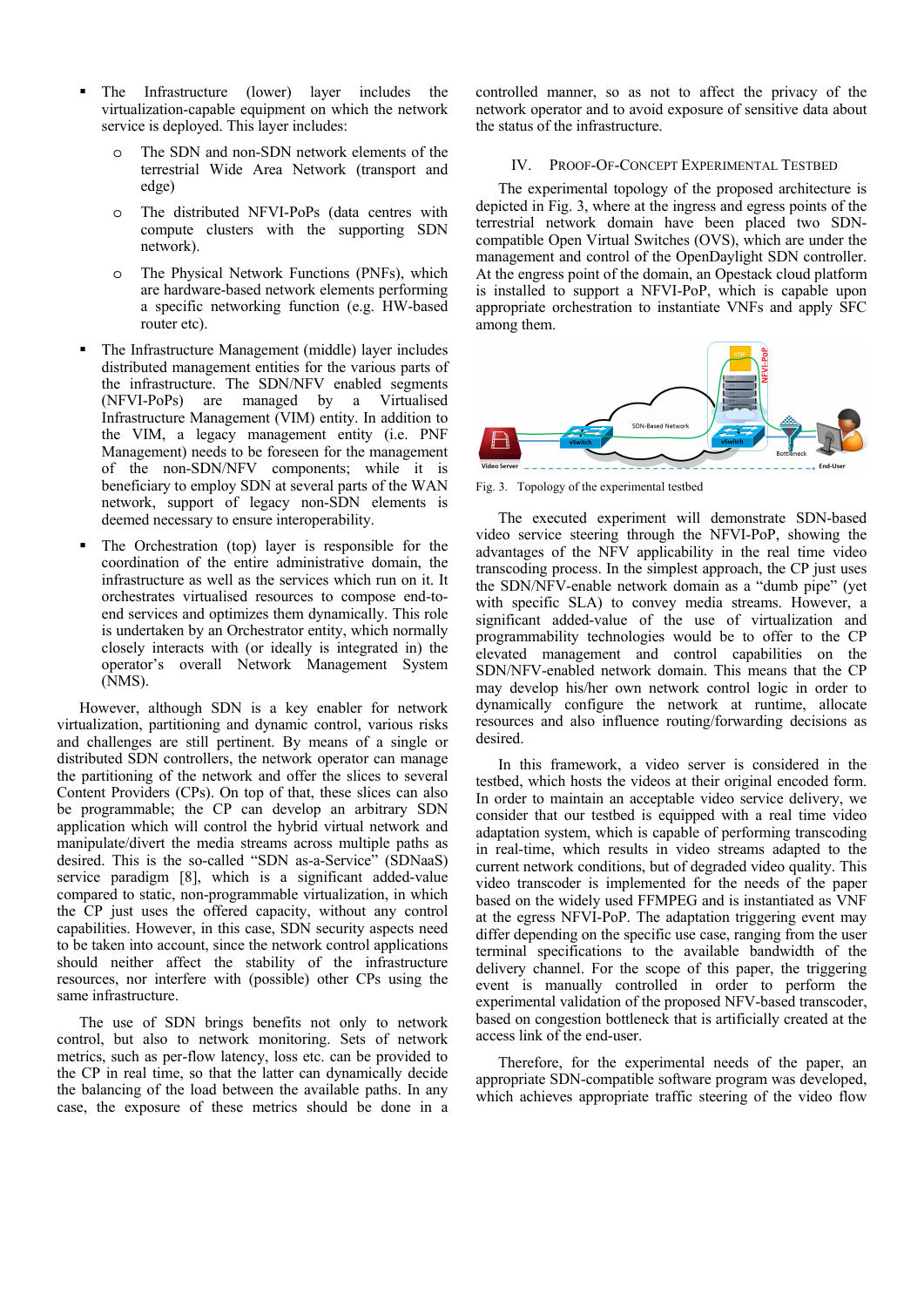through the NFVI-PoP when congestion bottleneck is monitored at the access link in order the video to be transcoded in real time and seamlessly by the transcoder-VNF, which has been instantiated there.

|                                                       | <b>OPENDAYLIGHT</b>        | Devices<br>Flows             | Troubleshoot            |                             |                                     |                                               |                         |              |                      | $Q$ admin $\sim$ |
|-------------------------------------------------------|----------------------------|------------------------------|-------------------------|-----------------------------|-------------------------------------|-----------------------------------------------|-------------------------|--------------|----------------------|------------------|
| Nodes Learned                                         |                            |                              | 区                       |                             |                                     |                                               |                         |              |                      |                  |
| Nodes Learned                                         |                            |                              |                         |                             |                                     |                                               |                         |              |                      |                  |
| $\alpha$<br>Search                                    |                            |                              |                         |                             |                                     |                                               |                         |              |                      |                  |
| Node Name                                             | Node ID                    |                              | Ports                   |                             |                                     |                                               | 192.156.20.1            | 192.168.21.1 |                      |                  |
| ovsMID                                                |                            | OFI00:00:00:0c:29:59:17:04   | $\overline{3}$          |                             |                                     |                                               |                         |              |                      |                  |
| ovsEND                                                |                            | OFI00:00:00:0c:29:57:28:67   | 4                       |                             |                                     |                                               |                         |              |                      |                  |
| ovsSTART                                              |                            | OF 00:00:00:0c:29:18:5d:9c   | 3                       |                             |                                     |                                               |                         |              |                      |                  |
| 1-3 of 3 hems<br>Static Route Configuration           |                            | Page 1<br>Connection Manager | of $1 \quad \mathbb{P}$ |                             | Subnet Gateway Configuration        | 192.168.20.26<br>SPAN Port Configuration      | ovsSTART                | ovsEND       | 192.168.21.27        |                  |
|                                                       |                            |                              |                         |                             | <b>Subnet Gateway Configuration</b> |                                               |                         |              |                      |                  |
| <b>Static Route Configuration</b><br>Add Static Route | <b>Remove Static Route</b> |                              |                         |                             | Add Gateway IP Address              | <b>Renove Gateway IP Address</b><br>Add Ports |                         |              |                      |                  |
| Search                                                |                            | $\circ$                      |                         |                             | Search                              | q                                             |                         |              |                      |                  |
| Name<br>n                                             | Static Route               | <b>Next Hop Address</b>      |                         | $\Box$                      | Name                                |                                               | Gateway IP Address/Mask |              |                      | Ports            |
| 0 Items                                               |                            |                              | $\Box$                  | default (cannot be modifed) |                                     | 0.0.0.0/0                                     |                         |              |                      |                  |
|                                                       |                            |                              | 1-1 of 1 item           |                             |                                     |                                               |                         | Page 1       | of $t$ $\rightarrow$ |                  |

Fig. 4. The experimental topology at the SDN Controller GUI

Fig. 4 depicts the experimental topology of the testbed as it is demonstrated by OpenDaylight platform [9], which provides a unified management platform of SDN-enabled domain.

This demo scenario considers that one end user wishes to receive video content, therefore one unicast flow is initiated by the CP (i.e. the Video Server). However, the requested media stream over-pass the available bandwidth in the access link of the end-user, which has been on purpose lowered to facilitate the execution of the experiment, resulting in congestion bottleneck and therefore degradation of the QoE of the transmitted media signals.

Towards facilitating the video transmission in a dynamic and transparent way for the end-users, the orchestrator monitors the quality degradation and by following an edge computing strategy instantiates a transcoder as VNF at the NFVI-PoP and applies appropriate SDN-based traffic steering rules at the OVSs in order to support the Service Function Chaining (SFC), i.e. to steer the media flow through the VNFbased transcoder and then the transcoded at lower bit-rate signal to be forwarded at the end-user. The steered traffic is represented by the green line at Fig.3. The storyline of this scenario is the following:

- An end-user requests a unicast media service
- Total traffic (i.e. the requested media and background traffic of other services) exceeds the available bandwidth of the access link resulting to network congestion and quality degradation.
- Orchestrator monitors and instantiates at the NFVI-PoP located at the edge, a VNF-based transcoder and appropriate SDN rules for the traffic steering in order to support the SFC.
- The delivered media stream is transcoded (i.e. at lower bitrate/frame rate/resolution) in real time and transparently from the end-user.
- The transcoded media service can fit in the available bandwidth of the access link and is transmitted without causing any network congestion/bottleneck.

 The QoE level of the transmitted signals is re-instated at satisfactory level and the signal reach the end-user without impairments.

Across all the experiment, the QoE level is measured at the user side utilizing the SSIM metric [10]. Initially, a unicast video is initiated from the video server at the port 33334.



Fig. 5. Unicast video flow initiation at the media server

The requested video is approximately 512 kbps, which together with the background traffic created by other services, exceeds the total capacity of the access link, resulting to severe quality degradation at the end-user side as Fig. 6 depicts.



Fig. 6. Degraded media delivery and observed video quality at SSIM values

Towards dynamically and seamlessly improving the media service delivery, the orchestrator instantiates the transcoder VNF at the NFVI PoP, as it is depicted in Fig. 7, and performs transcoding in real time and seamlessly.

| Input #0, mpegts, from 'udp:192.168.21.50:33334':                                |  |
|----------------------------------------------------------------------------------|--|
| Duration: N/A, start: 1.400000, bitrate: N/A                                     |  |
| Program 1                                                                        |  |
| Metadata:                                                                        |  |
| service_name : Service01                                                         |  |
| service_provider: Libav                                                          |  |
| Stream #0.0[0x100]: Video: mpeg4 (Simple Profile), yuv420p, 320x280 [PAR 14:     |  |
| 9 DAR 16:9], 24 fps, 24 tbr, 90k tbn, 24 tbc                                     |  |
| [buffer @ 0x1eab560] w:320 h:280 pixfmt:yuv420p                                  |  |
| [mpegts @ 0x1efb440] muxrate VBR, pcr every 2 pkts, sdt every 200, pat/pmt every |  |
| 40 pkts                                                                          |  |
| Output #0, mpegts, to 'udp:192.168.20.26:33334':                                 |  |
| Metadata:                                                                        |  |
| encoder : Lavf53.21.1                                                            |  |
| Stream #0.0: Video: mpeg4, yuv420p, 320x280 [PAR 14:9 DAR 16:9], q=2-31, 256     |  |
| kb/s, 90k tbn, 24 tbc                                                            |  |
| Stream mapping:                                                                  |  |
| Stream $#0.0 \rightarrow #0.0$                                                   |  |

Fig. 7. VNF Instantiation and transcoding initiation of media service



Fig. 8. Media Service Traffic Before and After Transcoding